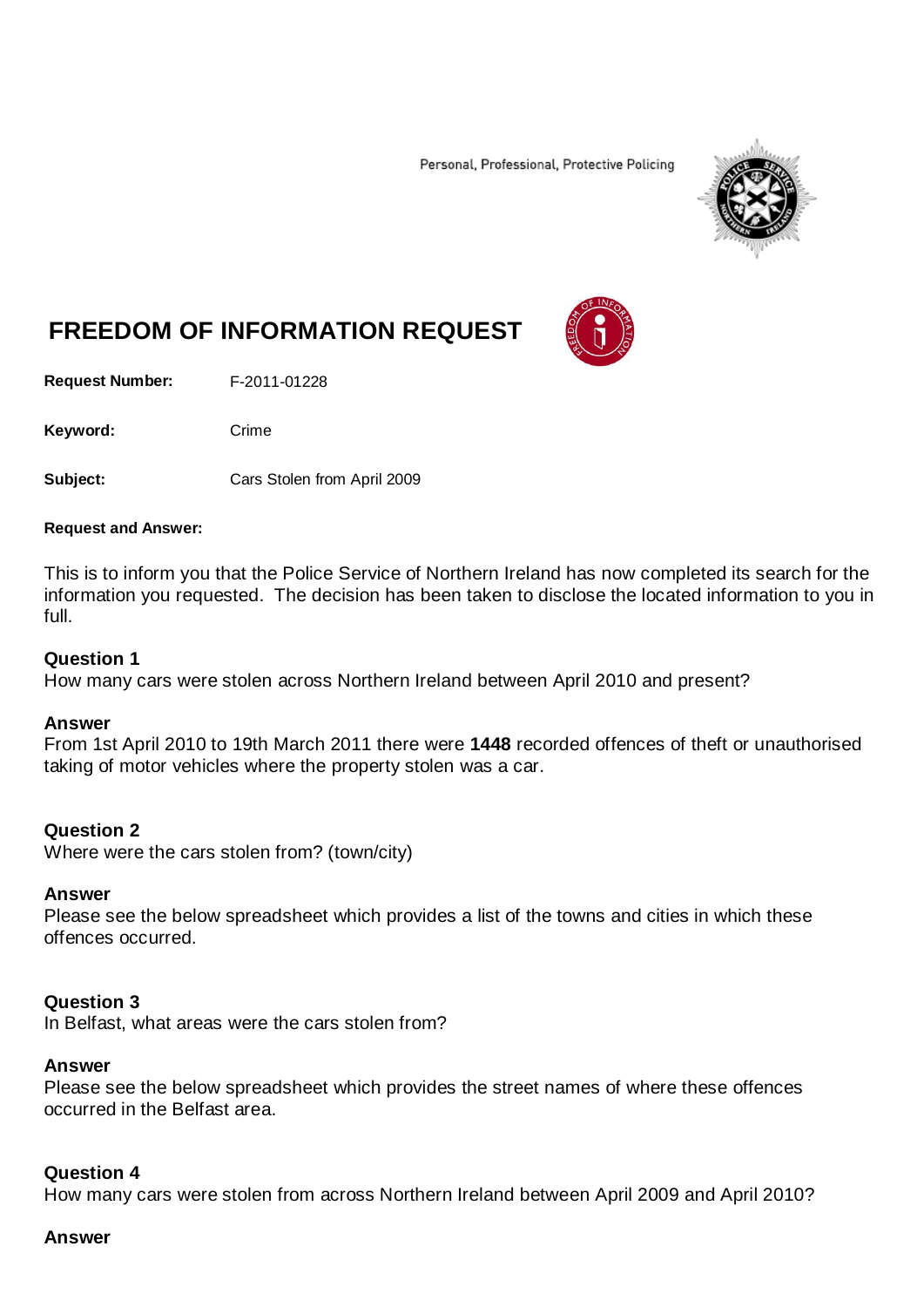From 1st April 2009 to 31st March 2010 there were **1563** recorded offences of theft or unauthorised taking of motor vehicles where the property stolen was a car.

# **Question 5**

Where were the cars stolen from? (town/city)

# **Answer**

Please see the below spreadsheet which provides a list of the towns and cities in which these offences occurred.

# **Question 6**

In Belfast, what areas were the cars stolen from?

## **Answer**

Please see the below spreadsheet which provides the street names of where these offences occurred within the Belfast area.

If you have any queries regarding your request or the decision please do not hesitate to contact me on 028 9070 0164. When contacting the Freedom of Information Team, please quote the reference number listed at the beginning of this letter.

If you are dissatisfied in any way with the handling of your request, you have the right to request a review. You should do this as soon as possible, or in any case within two months of the date of issue of this letter. In the event that you require a review to be undertaken, you can do so by writing to the Head of Freedom of Information, PSNI Headquarters, 65 Knock Road, Belfast, BT5 6LE or by emailing [foi@psni.pnn.police.uk.](mailto:foi@psni.pnn.police.uk)

If following an internal review, carried out by an independent decision maker, you were to remain dissatisfied in any way with the handling of the request you may make a complaint, under Section 50 of the Freedom of Information Act, to the Information Commissioner's Office and ask that they investigate whether the PSNI has complied with the terms of the Freedom of Information Act. You can write to the Information Commissioner at Information Commissioner's Office, Wycliffe House, Water Lane, Wilmslow, Cheshire, SK9 5AF. In most circumstances the Information Commissioner will not investigate a complaint unless an internal review procedure has been carried out, however the Commissioner has the option to investigate the matter at his discretion.

Please be advised that PSNI replies under Freedom of Information may be released into the public domain via our website @ [www.psni.police.uk](http://www.psni.police.uk/)

Personal details in respect of your request have, where applicable, been removed to protect confidentiality.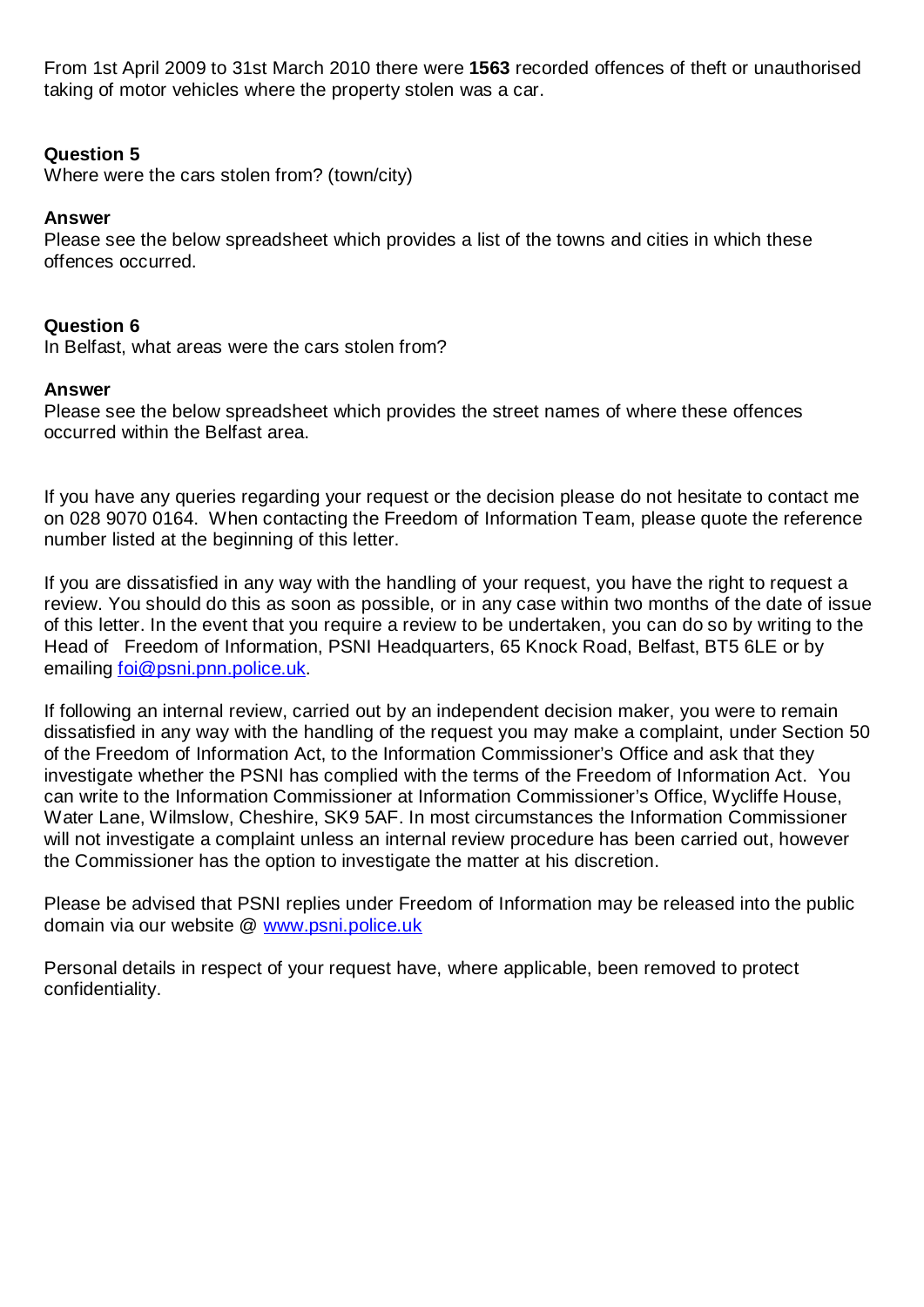## **Recorded theft or unauthorised taking of motor vehicle offences where the property stolen was a car**

# **1st April 2010 to 19th March 2011**

**Please Note:** This information is taken from a live crime recording system and may be subject to change.

From 1st April 2010 to 19th March 2011 there were **1448** recorded offences of theft or unauthorised taking of motor vehicles where the property stolen was a car.

| <b>Town/City of occurrences</b> | <b>Belfast street names of occurrences</b> |
|---------------------------------|--------------------------------------------|
| Ahoghill                        | Abercorn Street North                      |
| Aldergrove                      | Abetta Parade                              |
| Antrim                          | <b>Agnes Close</b>                         |
| Ardglass                        | Aitnamona Crescent                         |
| Armagh                          | <b>Albert Street</b>                       |
| Aughnacloy                      | Alexandra Gardens                          |
| Ballycastle                     | Alexandra Park Avenue                      |
| <b>Ballyclare</b>               | Alliance Avenue                            |
| <b>Ballykelly</b>               | Ambleside Court                            |
| Ballykinler                     | Amcomri Street                             |
| Ballymagorry                    | Andersonstown Gardens                      |
| <b>Ballymena</b>                | Andersonstown Park                         |
| Ballymoney                      | Andersonstown Road                         |
| Ballynahinch                    | <b>Annadale Flats</b>                      |
| <b>Ballywalter</b>              | Annadale Green                             |
| Ballyward                       | <b>Antrim Close</b>                        |
| Banbridge                       | Antrim Road                                |
| Bangor                          | Ardgreenan Drive                           |
| <b>Belfast</b>                  | Ardmonagh Gardens                          |
| Bellaghy                        | <b>Ardmoulin Place</b>                     |
| <b>Belleek</b>                  | Ardoyne Avenue                             |
| <b>Belleeks</b>                 | Ardoyne Road                               |
| Benburb                         | Ardoyne Walk                               |
| <b>Bessbrook</b>                | Ashley Avenue                              |
| <b>Broughshane</b>              | Ava Avenue                                 |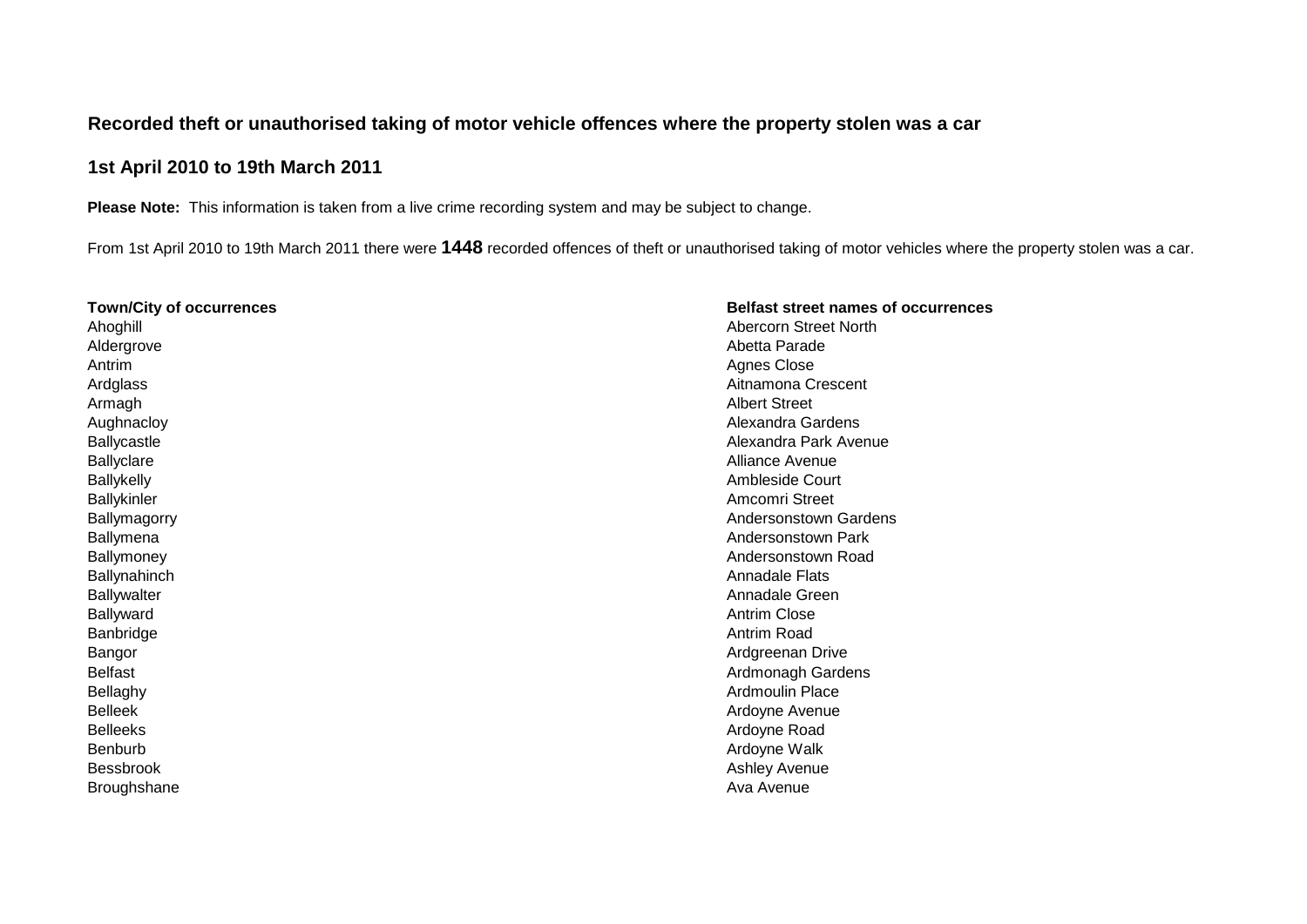Carrickfergus<br>Carryduff Castlederg Barnetts Road Castlewellan Baroda Street Comber Belair Street Crossmaglen **Crumlin** Bingnian Drive **Crumlin** Dromore Boucher Road Dungannon Bread Street Dungiven Brittons Drive Dunmurry Broadway (1999), Dunmurry Broadway (1999), Dunmurry (1999), Broadway (1999), Broadway (1999), Broadway Enniskillen Bruslee Way Fivemiletown **Burmah Street** 

Caledon **Ballycarry Street**<br>
Camlough **Ballycarry Street**<br>
Camlough **Ballycarry Street** Ballygomartin Road<br>Ballyhill Road Ballymurphy Road Castledawson **Ballysillan Crescent**<br>
Castlederg<br>
Castlederg<br>
Barnetts Road Claudy Beechfield Street<br>
Clogher Clogher<br>
Beechmount Aver Beechmount Avenue **Clough Beechmount Drive Coagh** Beechmount Grove **Beechmount Grove** Beechmount Grove **Beechmount Grove** Coalisland Beechmount Street<br>
Coleraine Beechmount Street<br>
Beersbridge Road Beersbridge Road Cookstown Belmont Church Road Craigavon Bendigo Street<br>
Crossmaglen Bendigo Street<br>
Crossmaglen Berry Street Derriaghy Black Mountain Grove Derrylin Blenheim Drive Doagh Bloomdale Street Donaghadee Bloomfield Street<br>
Downpatrick<br>
Downpatrick<br>
Botanic Avenue Botanic Avenue Dromara Boucher Crescent Dundonald Brae Hill Crescent Ederney **Broadway Tower** Broadway Tower **Broadway Tower** Eglinton Brookhill Avenue<br>
Enniskillen Brookhill Avenue<br>
Bruslee Way Forkhill Cairnburn Drive Garvagh Camberwell Terrace<br>
Garvagh Camberwell Terrace<br>
Carlingford Street Carlingford Street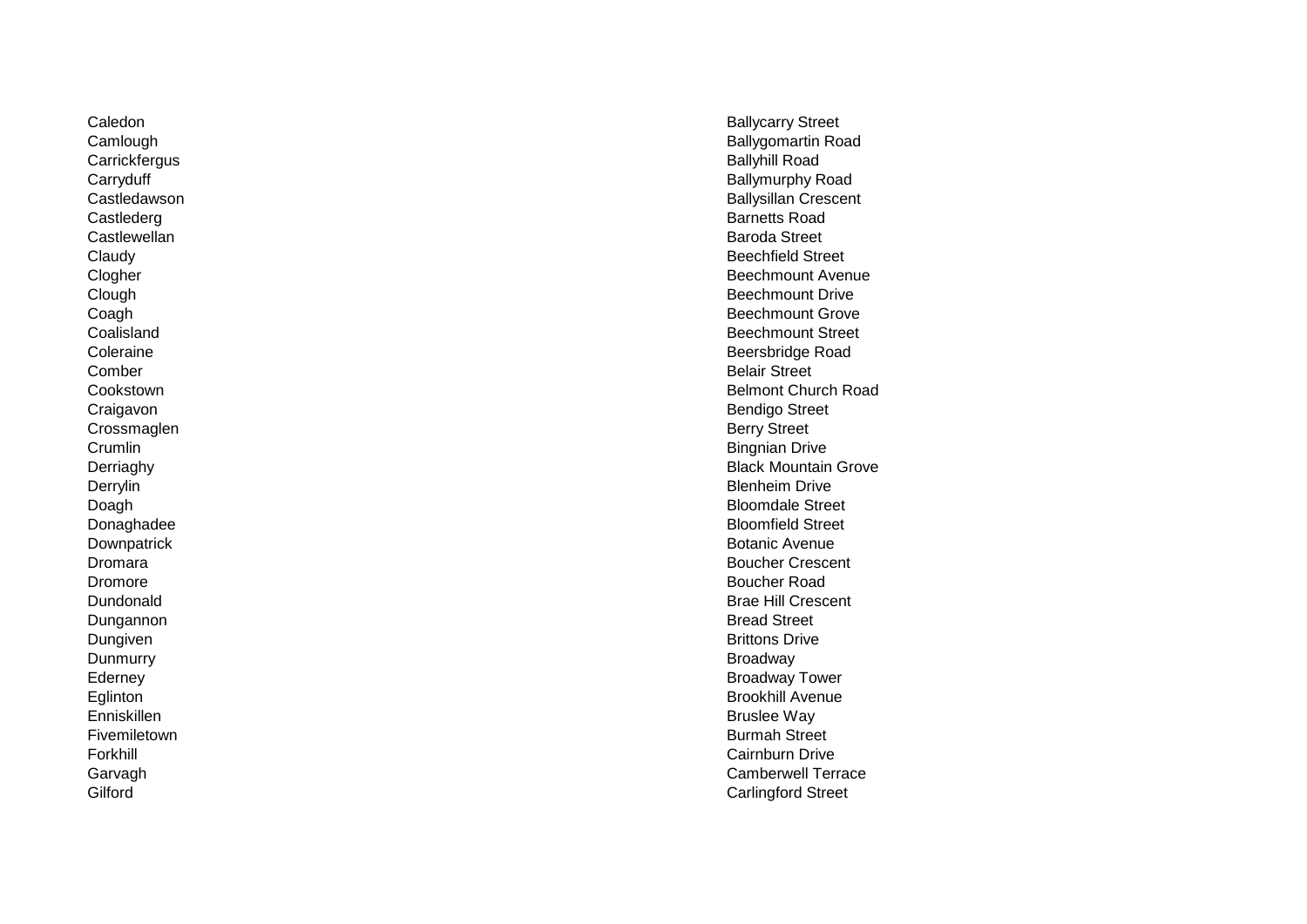Glenavy Carrs Glen Park<br>
Glenaormlev Carrs Glen Park<br>
Castlereagh Plac Hilltown Cavehill Road Jonesborough<br>Katesbridge Katesbridge Channing Street<br>
Keady Clandeboye Drive Kilkeel Clarawood Park<br>Killeen Clarawood Park<br>Clarendon Avenu Killylea Clonard Street<br>
Killyleagh Clonard Street<br>
Clonaver Cresc Kilmore Clondara Street Kilrea Cluain Mor Drive Kircubbin Colenso Parade Larne Colinpark Street Limavady College Drive Magherafelt Conway Street Maguiresbridge **Creeslough Park** Mayobridge Crocus Street Meigh Cromwell Road Middletown Crossland Court Moira Crumlin Road Moneymore Cullingtree Road

Castlereagh Place Hamiltonsbawn Castlereagh Road Catherine Court<br>Cavehill Road Holywood **Cavendish Square** Irvinestown Cavendish Street Clandeboye Drive Killeen Clarendon Avenue<br>Killough Clarendon Avenue<br>Cliftonville Road Cliftonville Road **Clonaver Crescent North** College Gardens Lissue College Square North Collingwood Avenue Loughgall **Commedagh Drive** Lurgan Connsbrook Avenue Maghera Constance Street Markethill<br>
Markethill<br>
Mayobridge Moneyreagh Culmore Gardens Newcastle Cyprus Avenue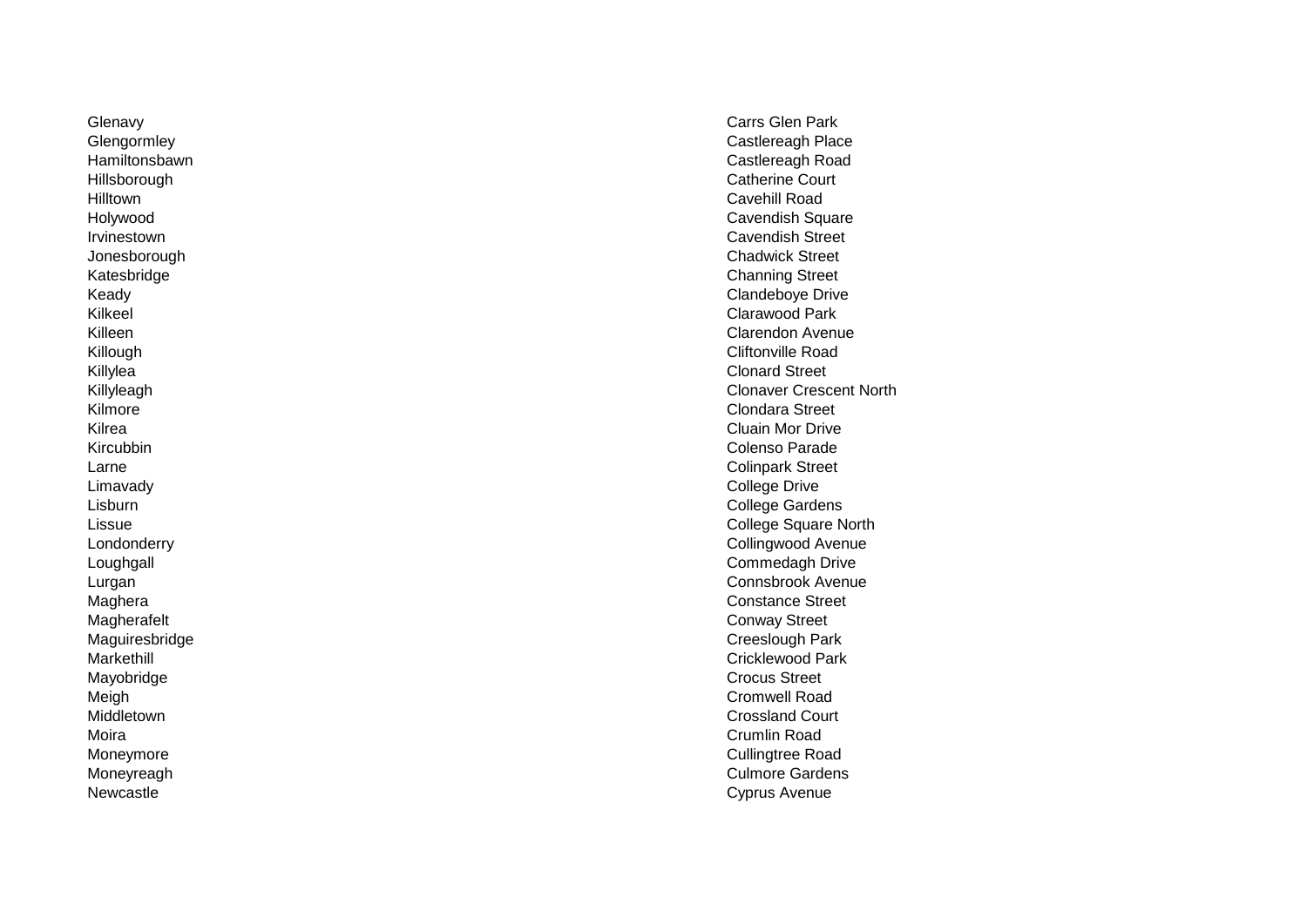Newry Dawson Street Newtownabbey Deerpark Road Newtownstewart Portrush Divis Street Rathfriland Donegall Road Saintfield Doon Road Stewartstown **Dromore Street** 

Newtownards<br>
Newtownards<br>
Newtownstewart<br>
Devon Parade Omagh Devonshire Close<br>
Portadown Devonshire Close<br>
Distillery Street **Distillery Street** Portstewart **Division Crescent Division Crescent Division Crescent Division Crescent** Rasharkin Donegall Avenue Richhill **Donnybrook Street**<br>
Saintfield<br>
Doon Road Silverbridge **Downview Gardens** Communication Communication Communication Communication Communication Communication Communication Communication Communication Communication Communication Communication Communication Communic Strabane Duncairn Gardens Tassagh **Dungloe Crescent**<br>
Tobermore **Dungloe Crescent**<br>
Dungloe Crescent<br>
Dungloe Crescent Dunluce Avenue Warrenpoint **Eastleigh Crescent** Eglantine Avenue Elgin Street Elimgrove Street Etna Drive Evelyn Avenue Eversleigh Street Fairyknowe Park Falls Road Fane Street Farringdon Court Fernwood Street Finaghy Park South Finaghy Road North Finaghy Road South Fleetwood Street Forthriver Drive Forthriver Green Fortwilliam Grange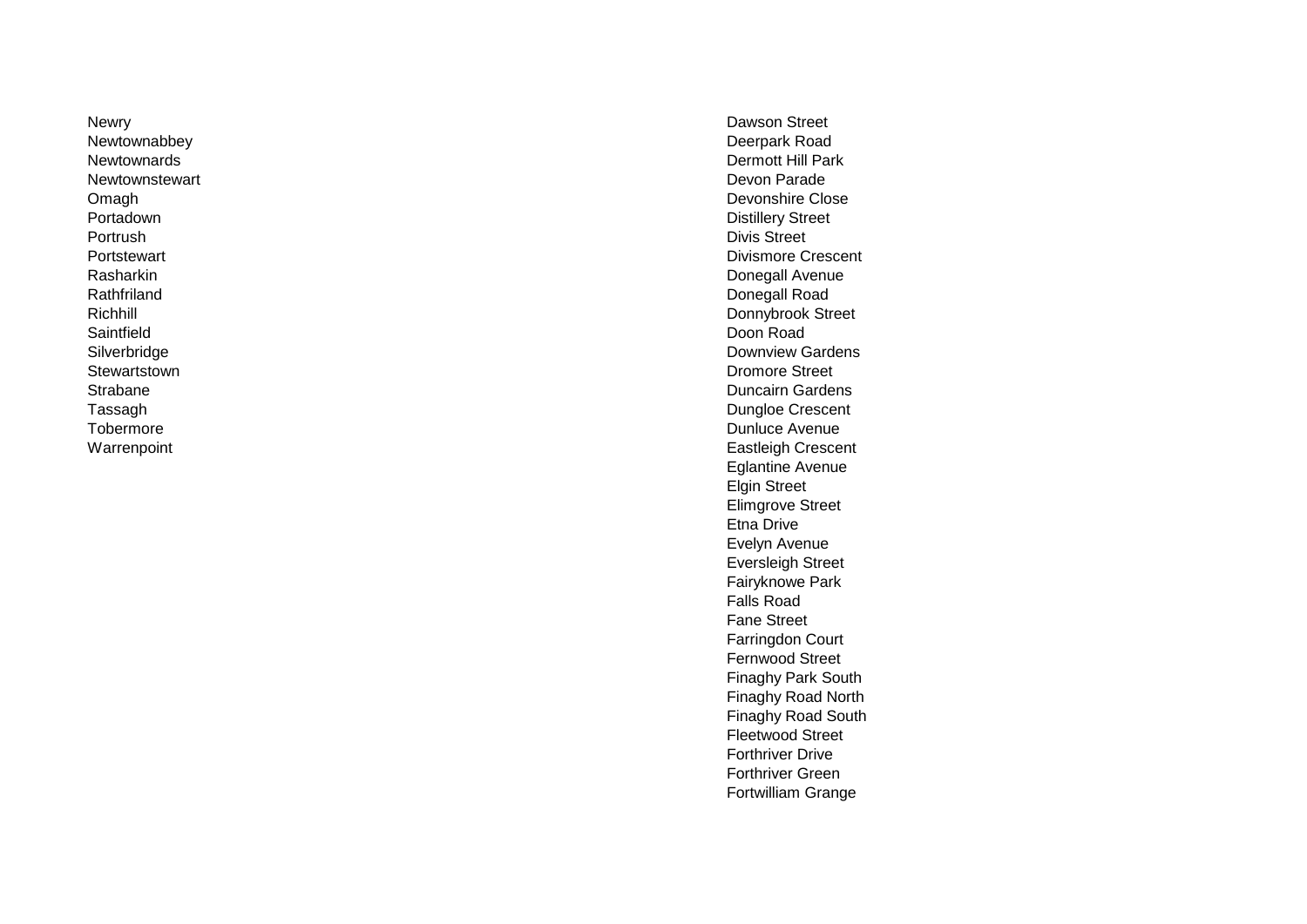Frenchpark Street Friendly Street Fruithill Park Glanworth Drive Glen Road Glenalina Park Glencolin Heights Glenmeen Close Glenside Park Glenveagh Drive Grand Parade Gransha Park Great Northern Street Gresham Street Grosvenor Road Grovefield Street Gweedore Crescent Hannah Glen Heights Hannahglen Heights Harberton Drive Hardcastle Street Harleston Street Havana Gardens Hawthorn Glen Hawthorn Street Heather Street Henderson Avenue Highfern Gardens Highgate Highvale Gardens Hillhead Crescent Hillman Street Holmdene Gardens Hope Street Hopewell Crescent Humber Court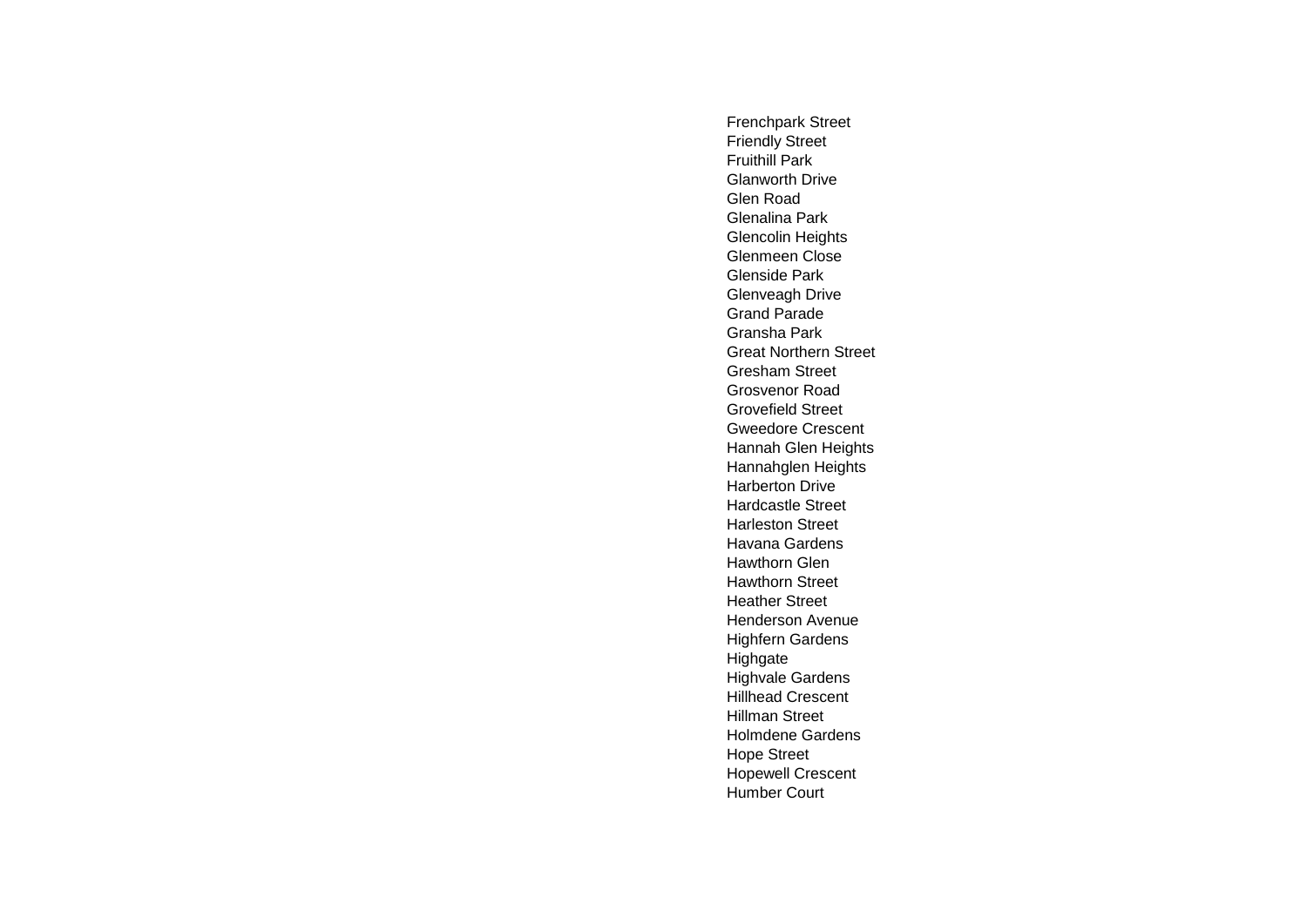India Street Inver Avenue Inverary Drive Iris Grove Irwin Drive Ivan Street John Street Kenard Avenue Kennedy Way Industrial Estate Kerrsland Parade Kilcoole Gardens Kingsmere Avenue Kirkliston Drive Kirkliston Park Knock Eden Crescent Knockhill Park Knockmarloch Park Knocknagoney Park Knockwood Park La Salle Mews Ladbrook Drive Ladybrook Parade Lanyon Place Larkfield Road Larkspur Rise Lawrence Street Lenadoon Avenue Ligoniel Road Limestone Road Little Patrick Street Locan Street Loopland Park Lower North Street Lower Rockview Street Lyndhurst Meadows Lyndhurst Park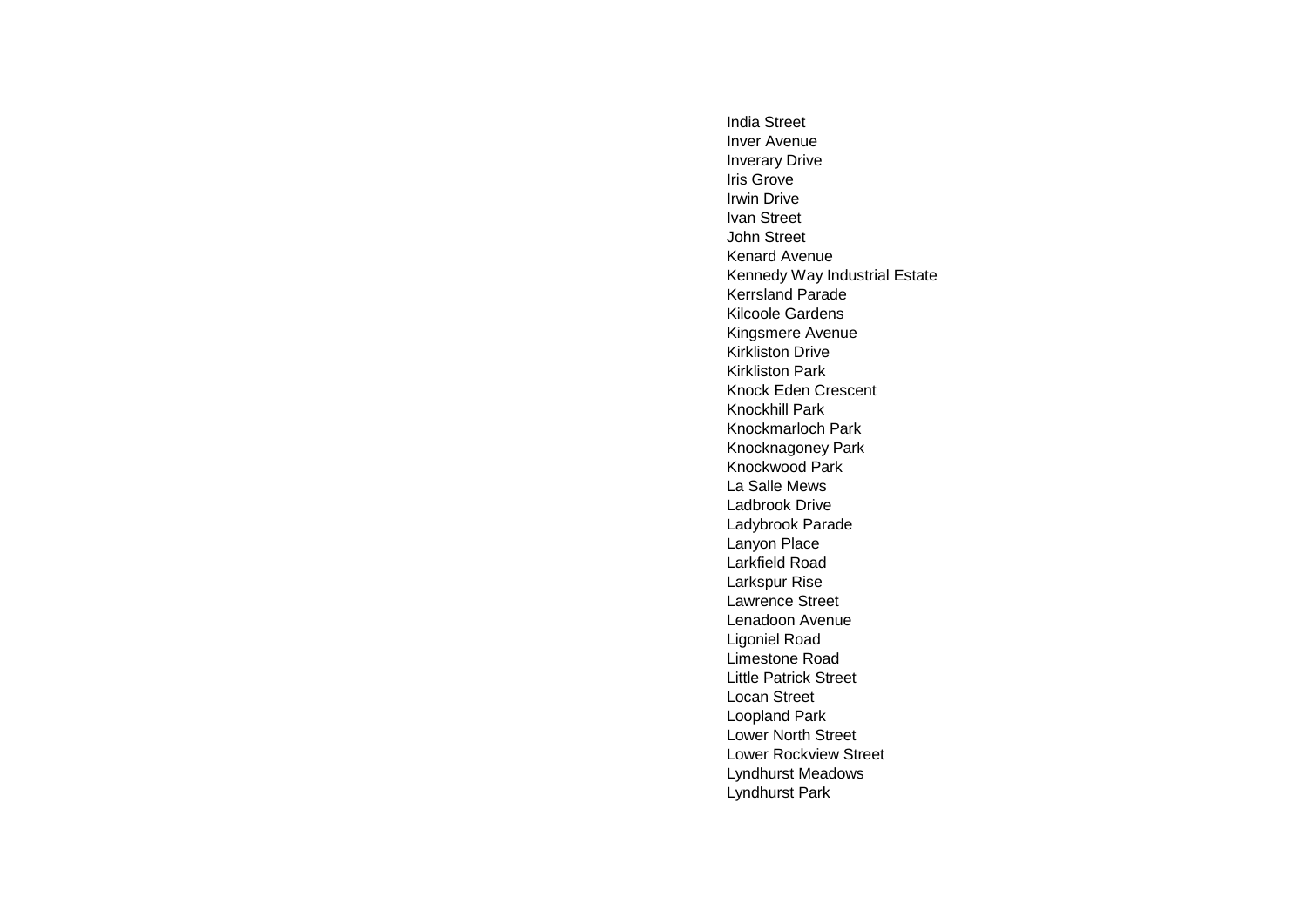Malone Avenue Malone Grange Malone Manor Malone Road Malvern Way Marylebone Park Maryville Park Mayo Park Mcdonnell Street Mcmaster Street Meadow Place Meadowhill Melrose Street Meyrick Park Milford Street Moltke Street Monagh By Pass Monagh Road Montreal Street Moor Park Mews Moorgate Street Mount Aboo Park Mountainview Parade Mountforde Drive Mulroy Park Musgrave Manor My Ladys Road New Barnsley Drive Newcastle Street Norglen Parade North Road Northbrook Street Northumberland Street Oakdene Parade Ogilvie Street Old Bakers Court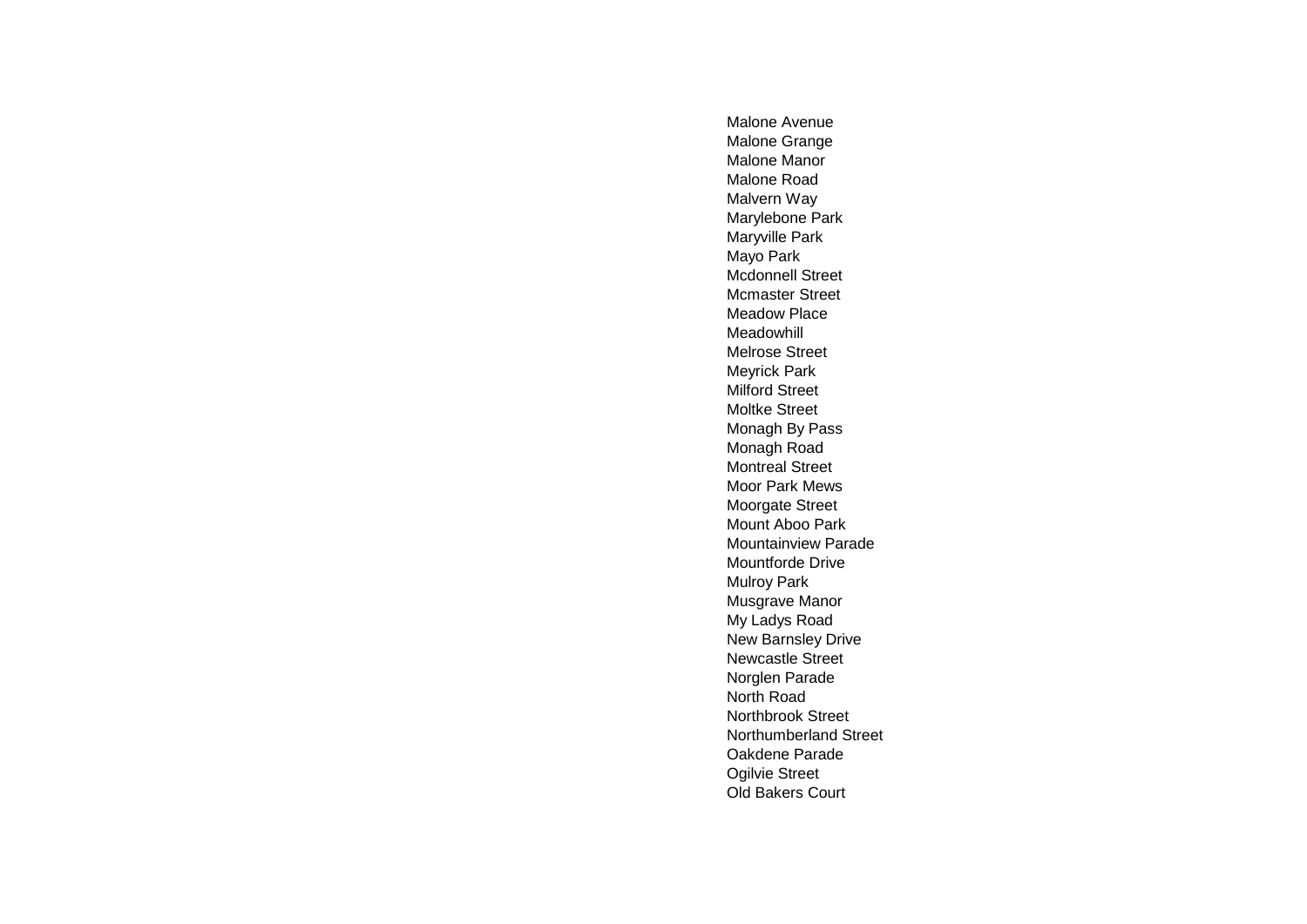Old Suffolk Road Old Westland Road Oldpark Road Orangefield Avenue Orchard Court Ormeau Embankment Ormeau Road Ormiston Drive Orpen Park Osman Street Prince Andrew Gardens Prospect Park Queen Street Queens Road Rainey Way Ravenhill Road Regent Street Rockmount Street Rockview Street Rodney Parade Rosapenna Drive Rosebery Gardens Rosgoill Park Ross Road Rossgoil Park Rothsay Square Rugby Road Runnymede Drive Sancroft Street Sandhurst Gardens Sandown Road Schomberg Avenue Seabourne Parade Sefton Drive Serpentine Gardens Servia Street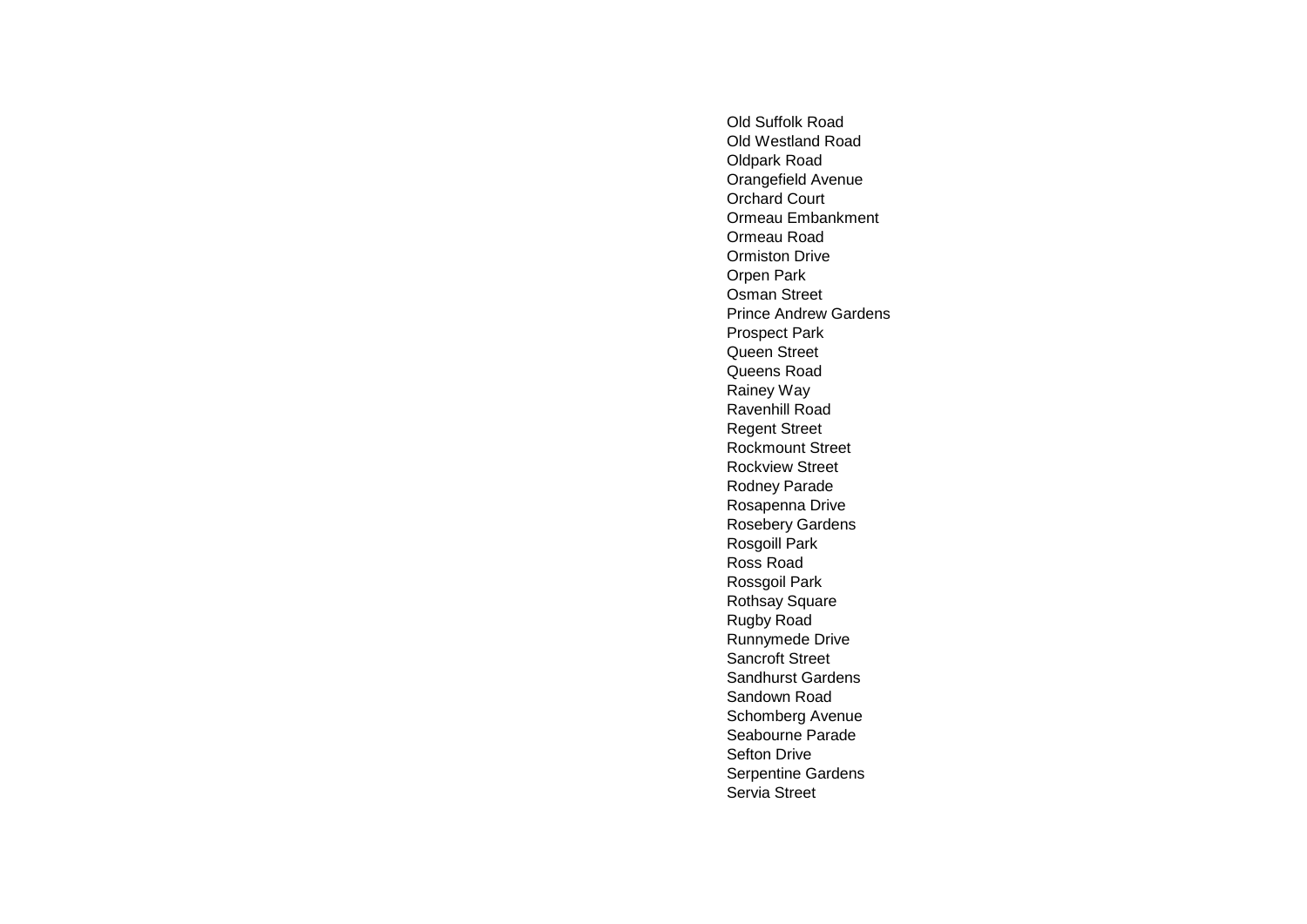Severn Street Shankill Road Shankill Terrace Sheridan Street Shore Crescent Silverstream Avenue Silvio Street Sinclair Street Skegoneill Avenue Sliabh Dubh Path Somerton Road South Parade Spamount Street Springfield Meadows Springfield Road St Gerards Manor St Ives Gardens St James Road St Jamess Gardens St Katharines Road St. James'S Crescent Stewartstown Road Stockmans Lane Strandburn Drive Stranmillis Road Stratheden Street Strathroy Park Stroud Street Sultan Square Sunningdale Gardens Sunninghill Drive Sydenham Avenue Tardree Park Tates Avenue The Mount Thistle Court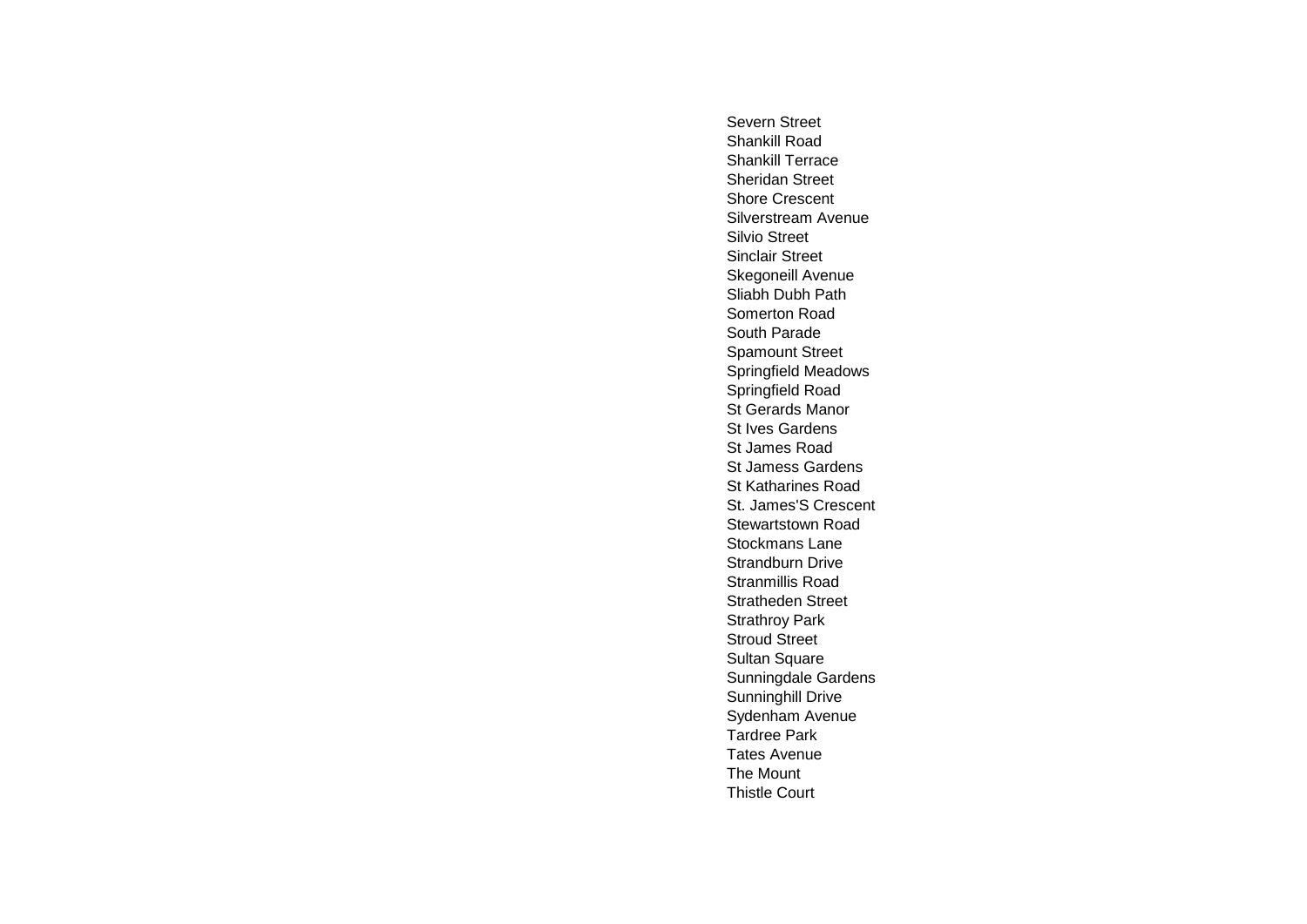Thorndyke Street Tokio Gardens Tollnamona Court Toronto Street Torrens Crescent Torrens Road Townsend Street Tullymore Gardens Ulsterville Avenue Union Street Uniondale Street University Square University Street Upper Crescent Upper Newtownards Road Upper Stanfield Street Vicarage Street Victoria Barracks Victoria Gardens Wallasey Park Wansbeck Street Waterford Gardens Waterford Street Watermouth Crescent Wellington Park Terrace Wellington Square Westrock Drive Wheatfield Gardens Whiterock Close Whiterock Crescent Whiterock Parade Whiterock Road Whitewell Road Willowbank Gardens Willowvale Avenue Windsor Road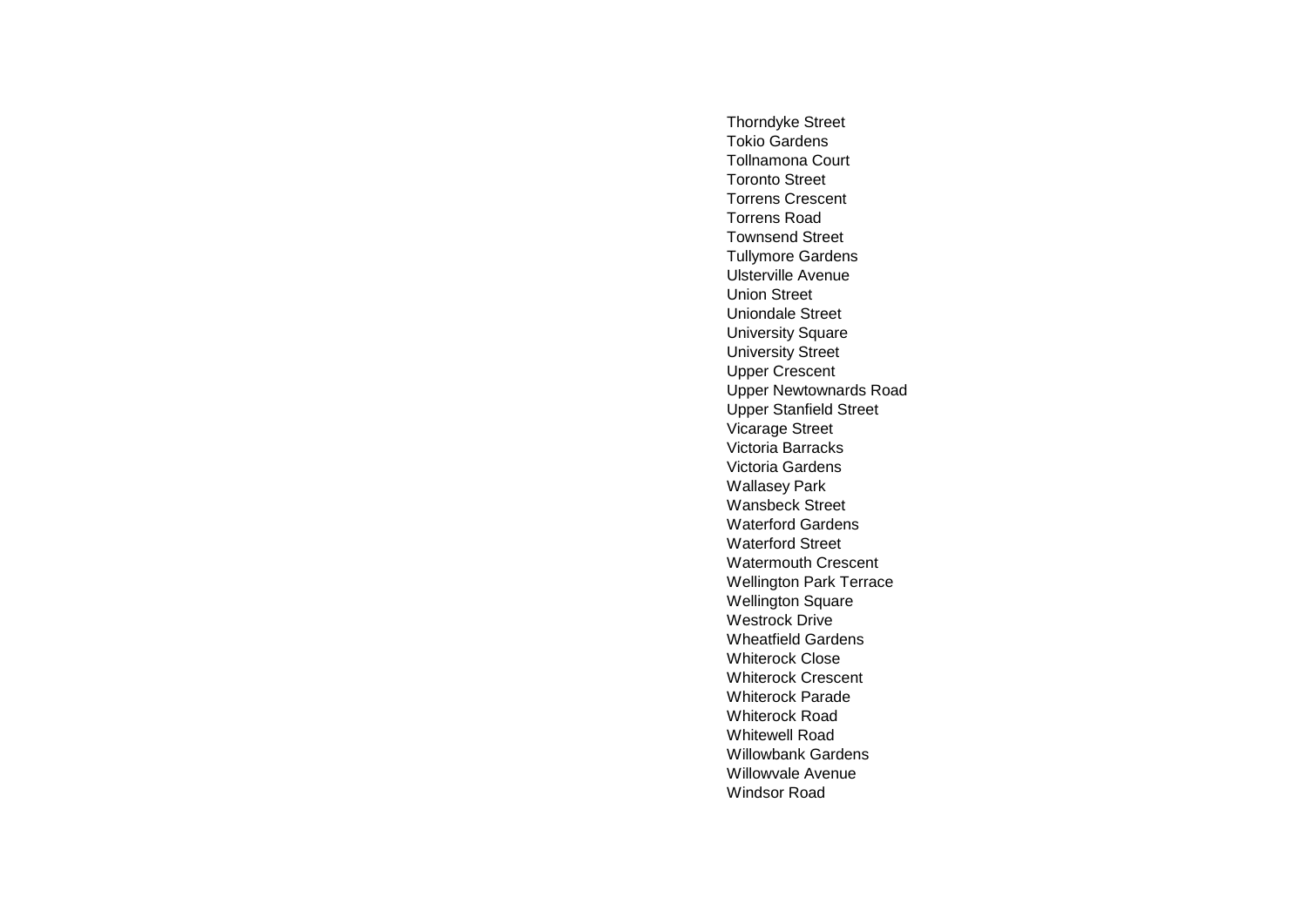Wolseley Street Woodlands Manor Woodstock Road York Crescent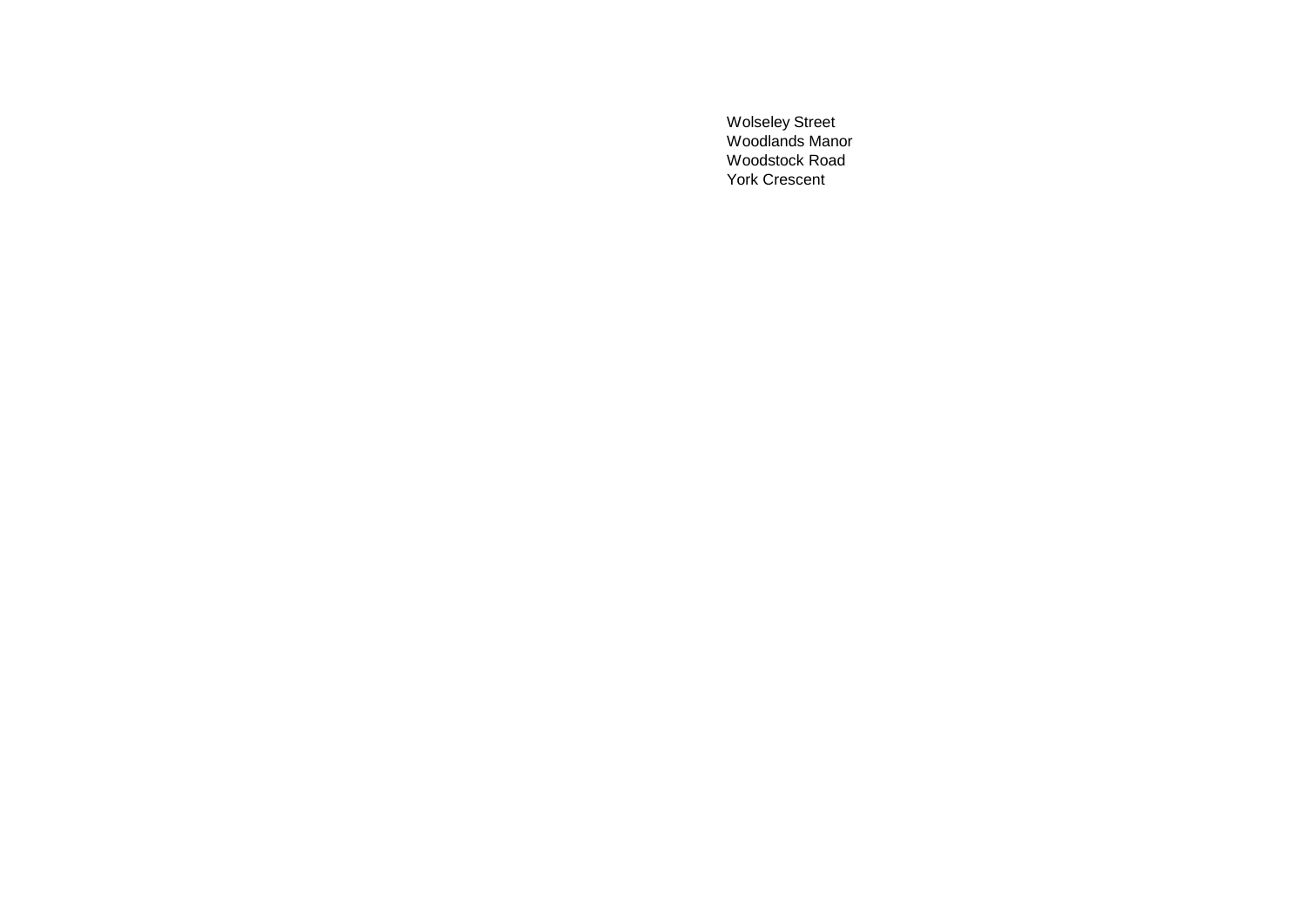## **Recorded theft or unauthorised taking of motor vehicle offences where the property stolen was a car**

## **1st April 2009 to 31st March 2010**

**Please Note:** This information is taken from a live crime recording system and may be subject to change.

From 1st April 2009 to 31st March 2010 there were **1563** recorded offences of theft or unauthorised taking of motor vehicles where the property stolen was a car.

| <b>Town/City of occurrences</b> | <b>Belfast street names of occurrences</b> |
|---------------------------------|--------------------------------------------|
| Aghagallon                      | <b>Abbey Park</b>                          |
| Aghalee                         | Abbeydale Crescent                         |
| Andersonstown                   | <b>Academy Street</b>                      |
| Antrim                          | Adelaide Avenue                            |
| Ardglass                        | <b>Airport Road</b>                        |
| Armagh                          | Aitnamona Crescent                         |
| Aughnacloy                      | <b>Albert Street</b>                       |
| Ballycastle                     | Albertbridge Road                          |
| <b>Ballyclare</b>               | Alexandra Park Avenue                      |
| Ballygawley                     | Alliance Avenue                            |
| Ballygowan                      | Andersonstown Park                         |
| <b>Ballykelly</b>               | Andersonstown Road                         |
| <b>Ballymena</b>                | Annadale Embankment                        |
| Ballymoney                      | <b>Annesley Street</b>                     |
| Ballynahinch                    | Antrim Road                                |
| Ballywalter                     | <b>Antrim Street</b>                       |
| Banbridge                       | Ard Na Va Road                             |
| Bangor                          | <b>Ardcarn Drive</b>                       |
| <b>Belfast</b>                  | Ardmore Avenue                             |
| Beragh                          | <b>Ardmore Court</b>                       |
| <b>Bessbrook</b>                | <b>Ardmoulin Terrace</b>                   |
| Brookeborough                   | Ardoyne Court                              |
| <b>Bushmills</b>                | Ardoyne Road                               |
| Caledon                         | Arizona Street                             |
| Carrickfergus                   | <b>Ashfield Gardens</b>                    |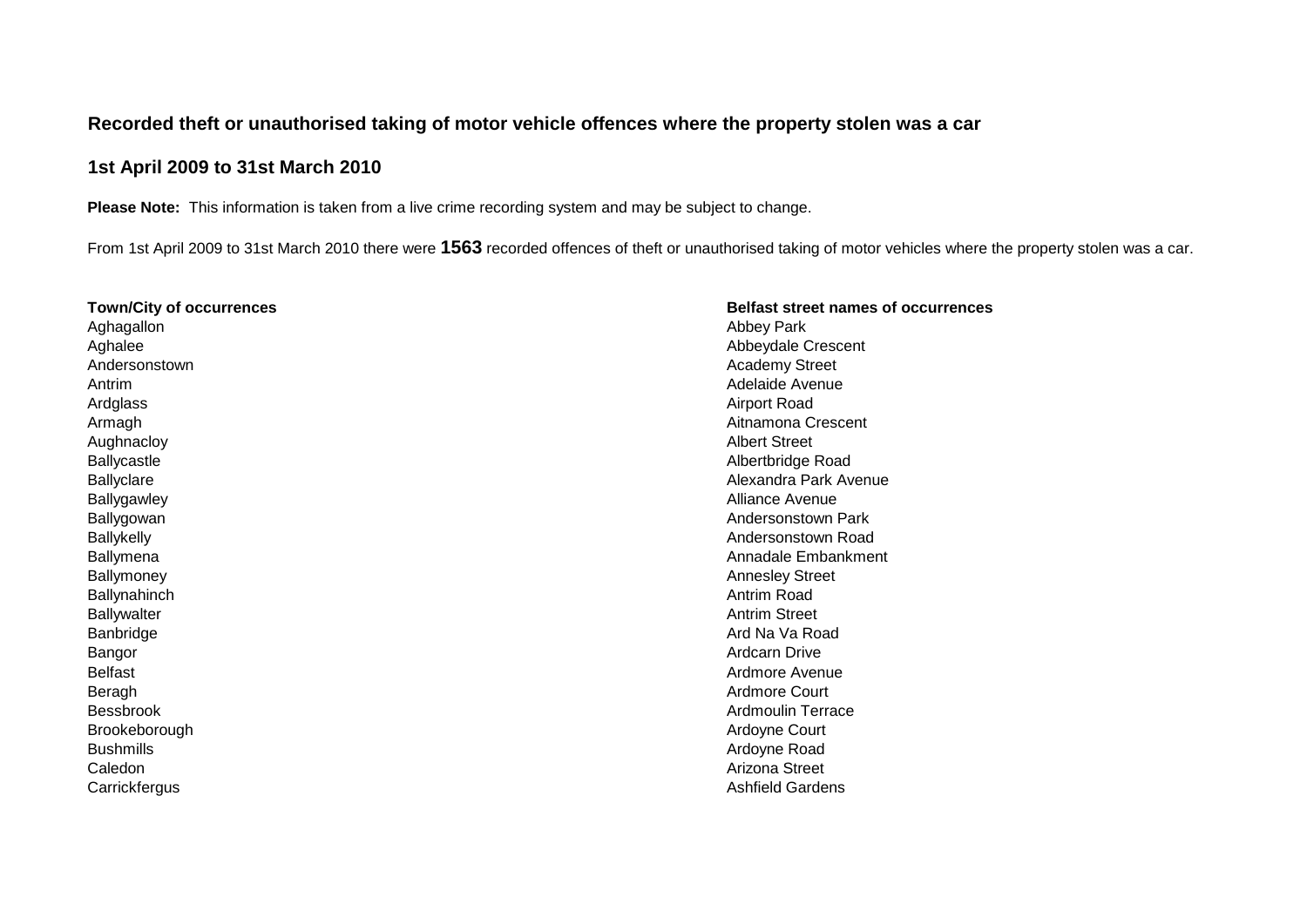Carrikfergus Ava Avenue<br>Carryduff Ava Avenue<br>Carryduff Ava Crescer Carryduff Ava Crescent Castlederg Avoca Street Castlewellan Balfour Avenue<br>
Cloughmills Balfour Avenue<br>
Balholm Drive Cloughmills Balholm Drive Coalisland Balkan Street Craigavon Balmoral Park Crossmaglen **Baltic Avenue**<br>
Crossmaglen **Baltic Avenue**<br>
Bankmore Stre Cushendall Barrack Street Dundonald Belair Street Dungannon Belfast Dunmurry **Belmont Road** Enniskillen Benburb Street Fintona Benwee Park Fivemiletown **Beverley** Street Gilford **Bingnian Drive** Bingnian Drive **Bingnian Drive Bingnian Drive** Glenavey Boucher Road<br>
Glengormley School Boucher Road<br>
Bradbury Place Hillsborough **Bristol Avenue**<br>Holywood Bristol Avenue Irvinestown Broadway (1999) and the settlement of the settlement of the settlement of the settlement of the set Katesbridge **Brompton Park** 

Coleraine **Ballymena Court Comber Ballymurphy Road** Ecookstown Eallysillan Road<br>
Cookstown Eallysillan Road<br>
Craigavon Balmoral Park Crumlin Bankmore Street<br>
Cushendall Bankmore Street<br>
Bankmore Street<br>
Bankmore Street Dervock Beechmount Avenue<br>
Donaghadee Beechmount Crescer<br>
Beechmount Crescer Beechmount Crescent Downpatrick Beechmount Link<br>
Draperstown Beechmount Street (1999)<br>
Beechmount Street (1999) Beechmount Street Dromore Beechview Park Dungiven Belgravia Avenue et al. 2009 et al. 2009 et al. 2009 et al. 2009 et al. 2009 et al. 2009 et al. 2009 et al. 2009 et al. 2009 et al. 2009 et al. 2009 et al. 2009 et al. 2009 et al. 2009 et al. 2009 et al. 2009 et a Glenariffe **Bloomfield Avenue** Glenarm **Boucher Crescent** Crescent **Boucher Crescent** Bradbury Place Brittons Parade Keady Brookvale Avenue **Kells** Brucevale Park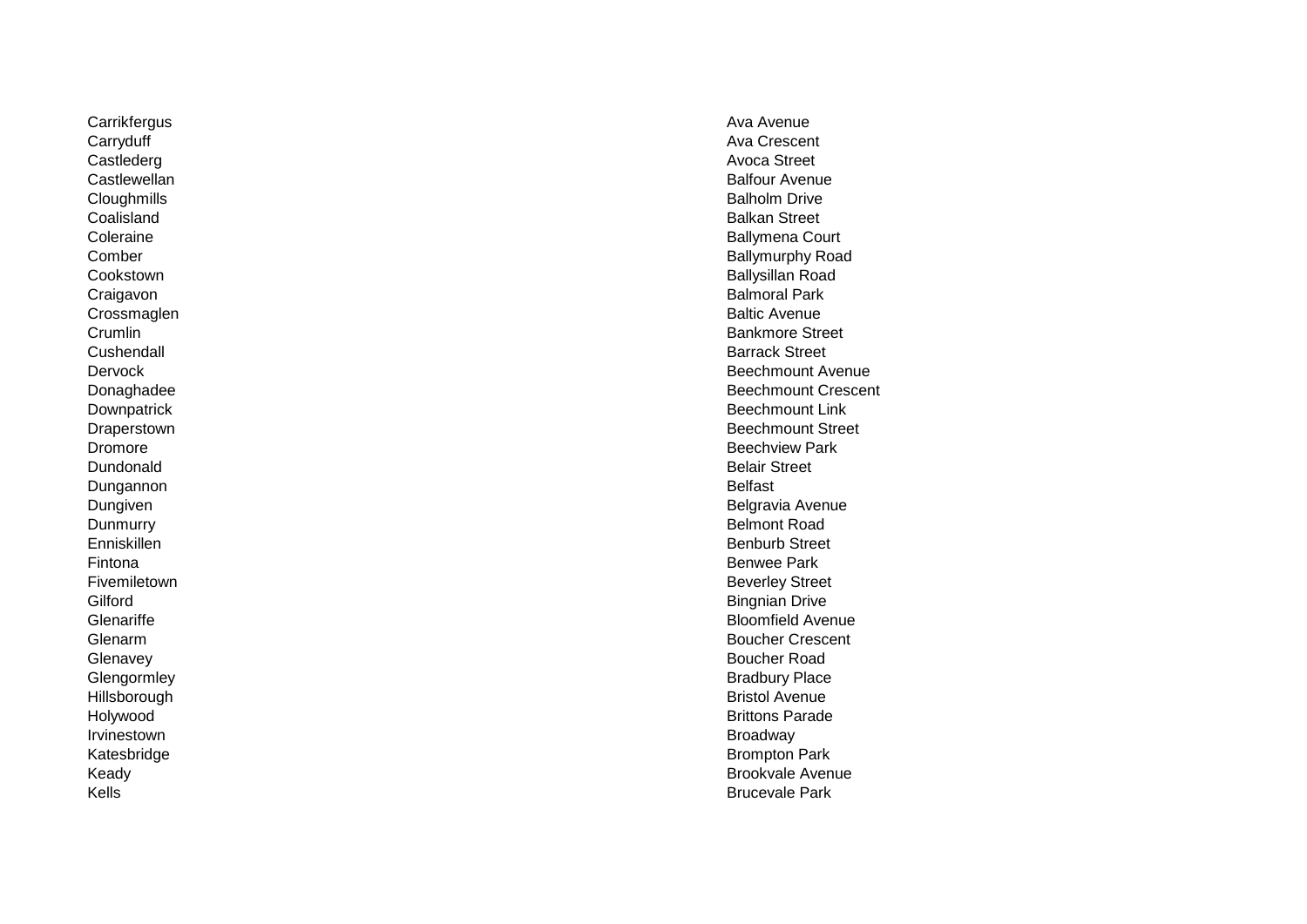Kilcoo Bryson Court Kilkeel **Burmah Street** Killylea Burnaby Walk Kilrea Cadogan Street Kircubbin **Camden Street**<br>
Larne Cameron Street<br>
Larne Cameron Street Larne Cameron Street Laurencetown **Canmore Close** Lisburn Carlisle Road Lurgan Carmel Street Mallusk Castle Park Mayobridge Castle Street Moneyreagh Cavehill Road Newtownabbey **Cedar Avenue**<br>
Newtownards **Cedar Avenue**<br>
Charlotte Stree Newtownhamilton **Newtownhamilton** Clanroy Parade Newtownstewart **Claregien** Claregien Omagh Clifton Drive Portadown **Cliftonville Road** Portrush Cliftonville Street Portstewart Clonaver Drive Rostrevor Cluain Mor Drive Seskinore **Colenso Parade** Sion Mills **Sion Mills** Colinview Street

Limavady Canterbury Street Carlisle Terrace Maghera Casement Manor<br>
Magherafelt Casement Manor<br>
Castle Gardens Castle Gardens<br>Castle Park Millisle Castlereagh Road Moira **Castleview Terrace** Newcastle **Cavendish Square** Cavendish Square Cavendish Square Cavendish Square Newry Cavendish Street Charlotte Street Newtownbutler **Clandeboye Gardens** Randalstown Clonfadden Street Rathfriland Cluain Mor Avenue Strabane College Square North Tandragee Colligan Street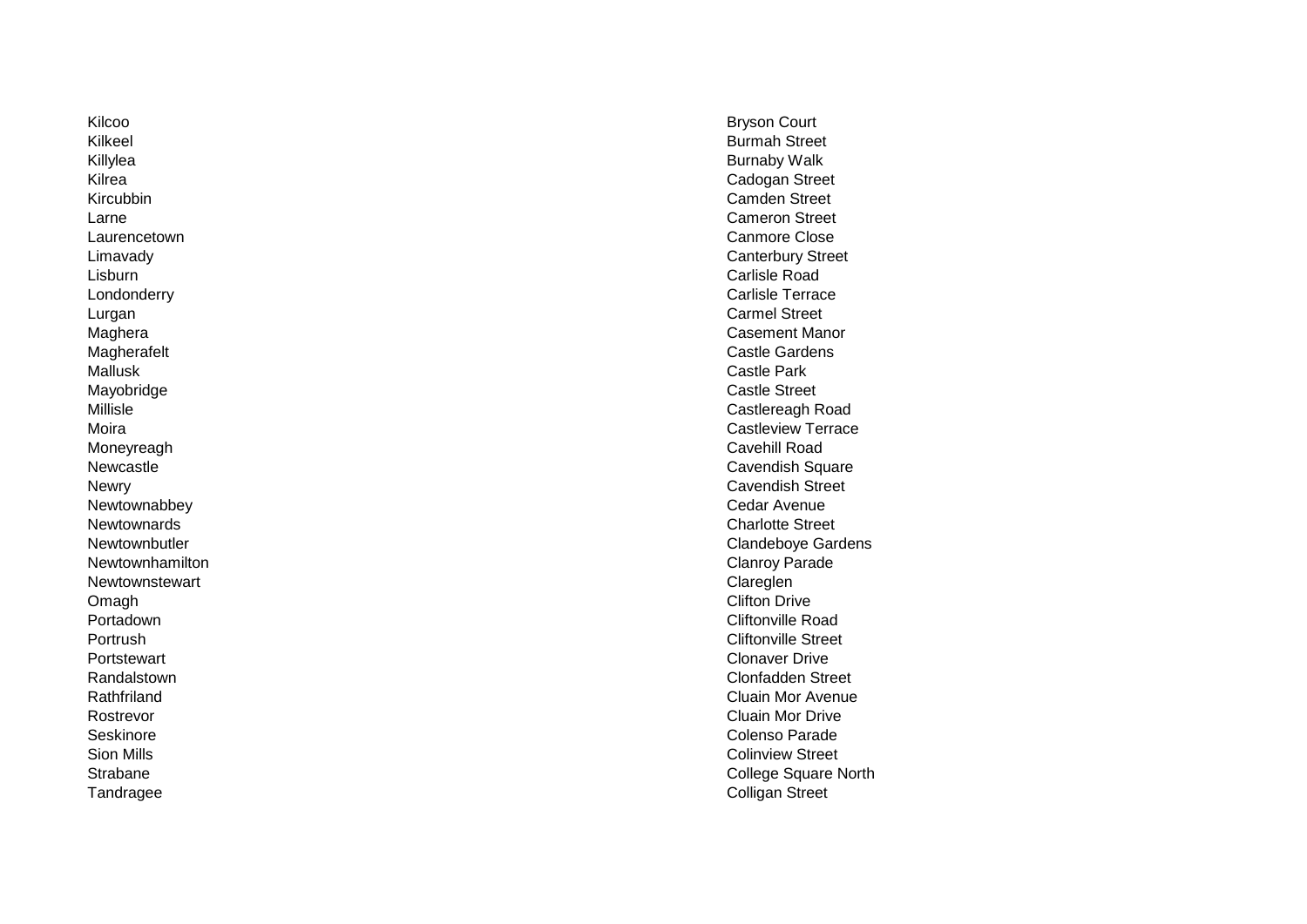Toome Connswater Grove<br>
Connswater Grove<br>
Conway Street Conway Street Cooke Street Corporation Square Cosgrave Heights Cranbrook Court Creeslough Park Cregagh Road Cromac Street Crumlin Road Cullingtree Road Culmore Gardens Cupar Way Daphne Street Dargan Crescent Dawson Street Deerpark Drive Delaware Street Denmark Street Deramore Avenue Deramore Drive Derwent Street Dewey Street Distillery Street Divis Street Donard Street Donegall Avenue Donegall Road Donegall Street Donnybrook Court Donnybrook Street Doon Road Downshire Place Duncairn Gardens Duneden Park Dunkeld Gardens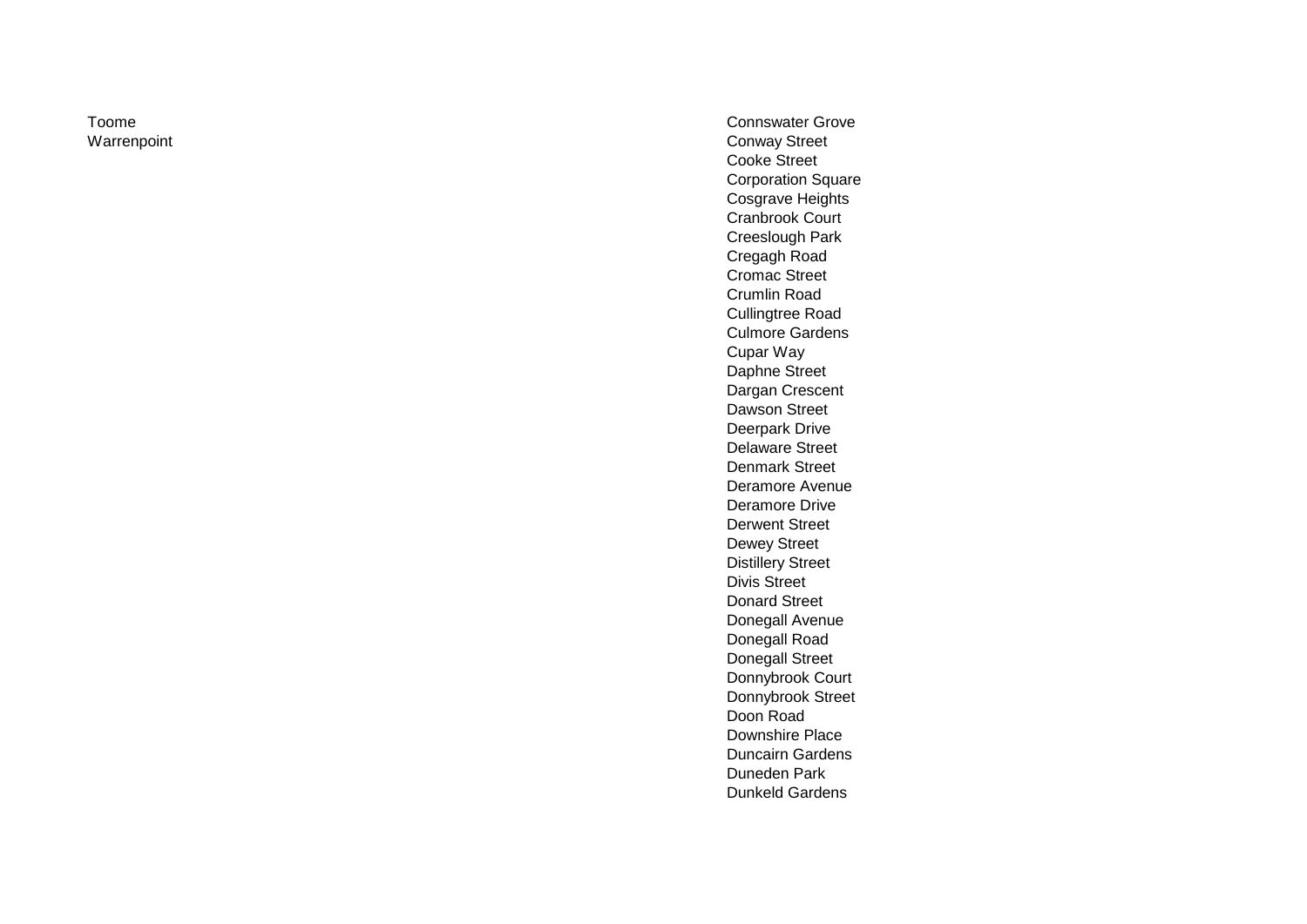Dunlambert Drive Dunluce Avenue Dunmore Street Dunraven Avenue Dunraven Drive Durham Street Earlscourt Street Earlswood Road Edenvale Crescent Edinburgh Street Eglantine Avenue Eglantine Place Elaine Street Elmwood Avenue Emerald Street Erinvale Avenue Estoril Park Falcon Road Falls Road Fane Street Finaghy Road North Finaghy Road South Finmore Court Flax Street Florence Place Forest Glen Forthriver Link Forthriver Road Fraser Pass Gardiner Street Garron Crescent Gipsy Street Glen Road Glenalina Road Glencolin Drive Glencolin Rise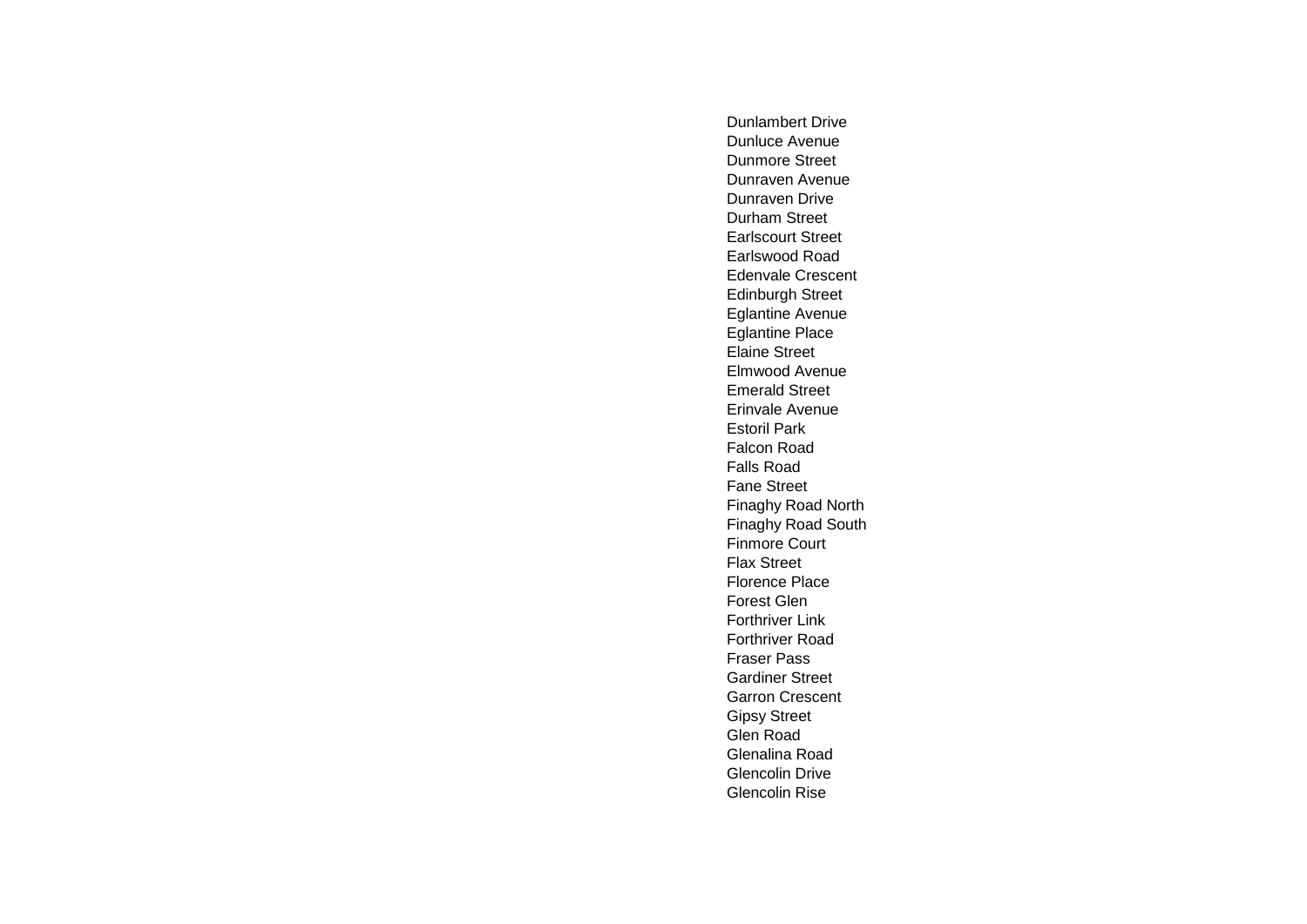Glengall Street Glenhill Park Glenmore Street Glenrosa Link Grace Avenue Grand Parade Gransha Park Graymount Gardens Great Georges Street Great Northern Street Great Victoria Street Greenmount Place Greenore Street Greggs Quay Grosvenor Road Grosvenor Tower Hamill Street Hampton Drive Hannahstown Hill Harrison Walk Henderson Avenue Henrietta Street Highfern Gardens Hightown Road Hillfoot Street Hillhead Crescent Hillhead Drive Hillmount Gardens Hillside Crescent Hollywood Exchange Holmdene Gardens Hope Street Hopewell Avenue Hyndford Street India Street Inishmore Crescent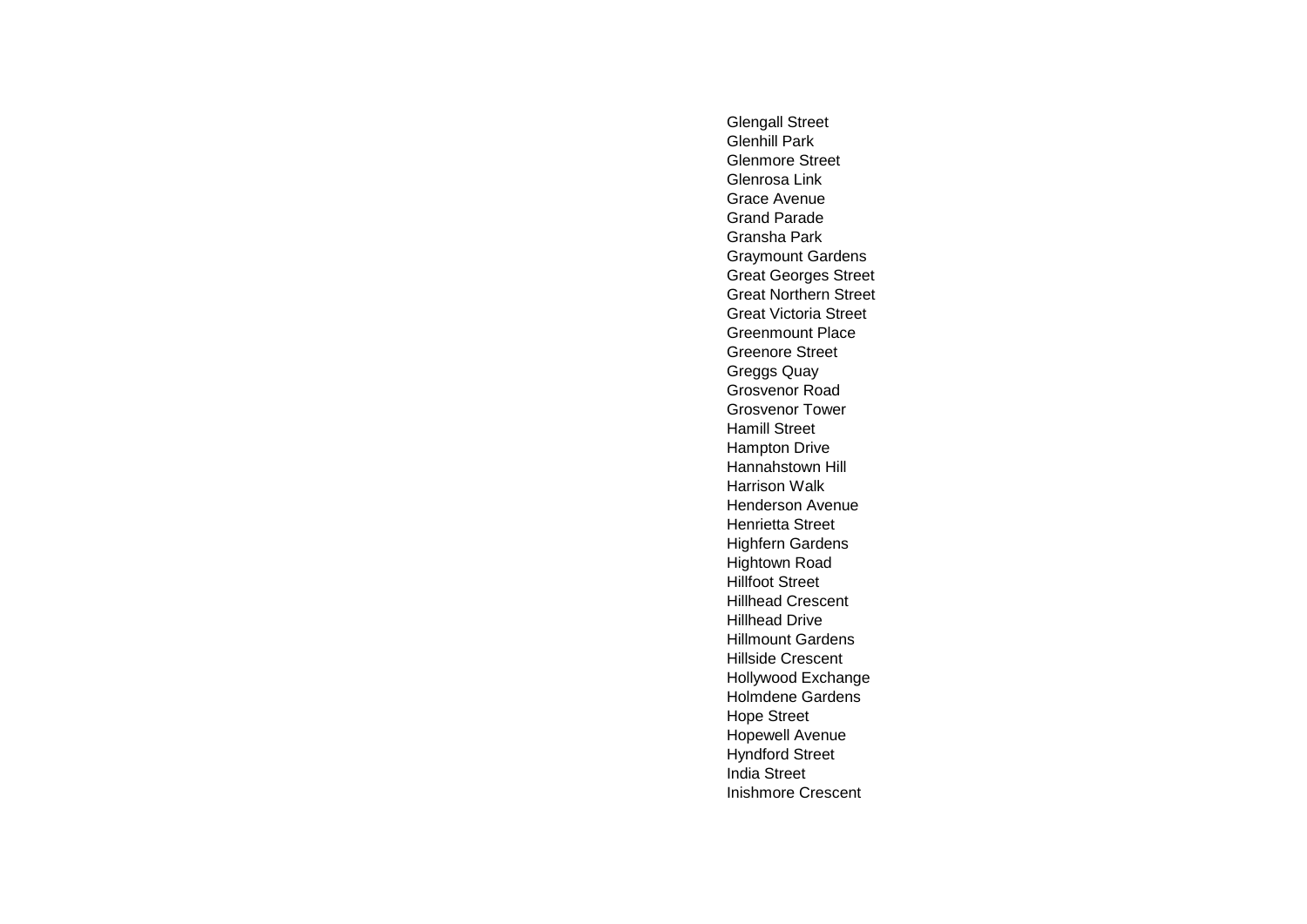Island Street Iveagh Parade Iveagh Street Jamaica Street Jellicoe Avenue Joanmount Gardens Jubilee Road Kenilworth Place Kennedy Way Kennedy Way Industrial Estate Kensington Avenue Kent Street Kimberley Drive Kings Manor Kings Road Kingscourt Close Kinnaird Street Knockbreda Road Knocknagoney Gardens Knocknagoney Park Knocknagoney Road Knockwood Crescent Knutsford Drive Ladybrook Park Laird Park Lake Glen Drive Lanyon Place Larkfield Road Lavens Drive Lecale Street Lenadoon Avenue Lewis Mews Lewis Park Ligoniel Road Linenhall Street Linfield Road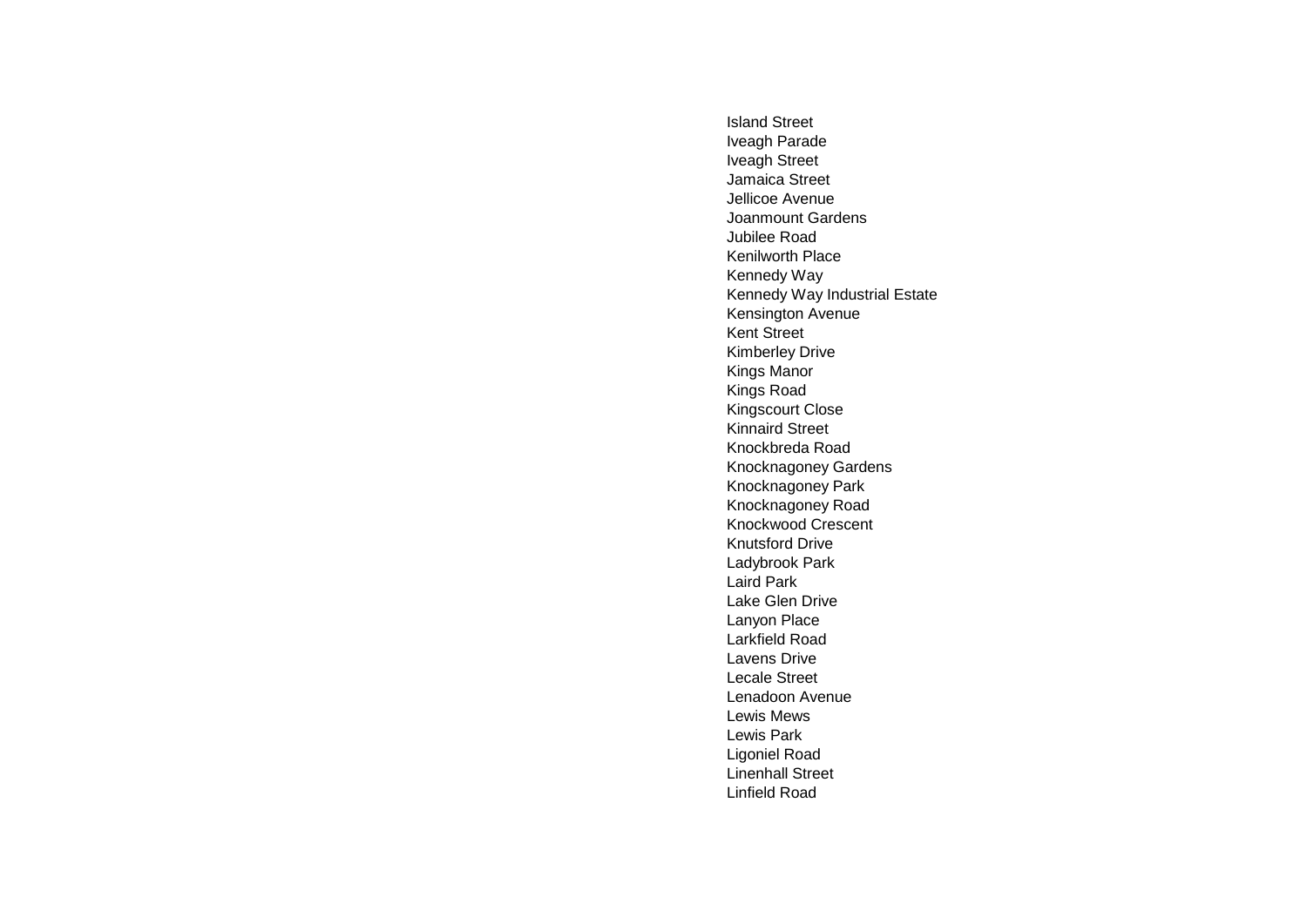Lisburn Road Lisfaddan Drive Lisfaddan Place Little Donegall Street Little Kilburn Street Lockview Road Loopland Park Loopland Road Lower Windsor Avenue Manor Street Marmont Drive Mayo Street Mcdonnell Street Meadowbank Place Meadowbank Street Monagh Road Mountainview Gardens Mountjoy Street Mountpottinger Road Moyard Parade Myrtlefield Park Nansen Street Naroon Park Nelson Court New Barnsley Parade New Barnsley Park Newcastle Street Newlodge Road Newtownards Road Norfolk Drive Norfolk Grove Norfolk Parade Norglen Drive Norglen Grove Norglen Parade Norglen Road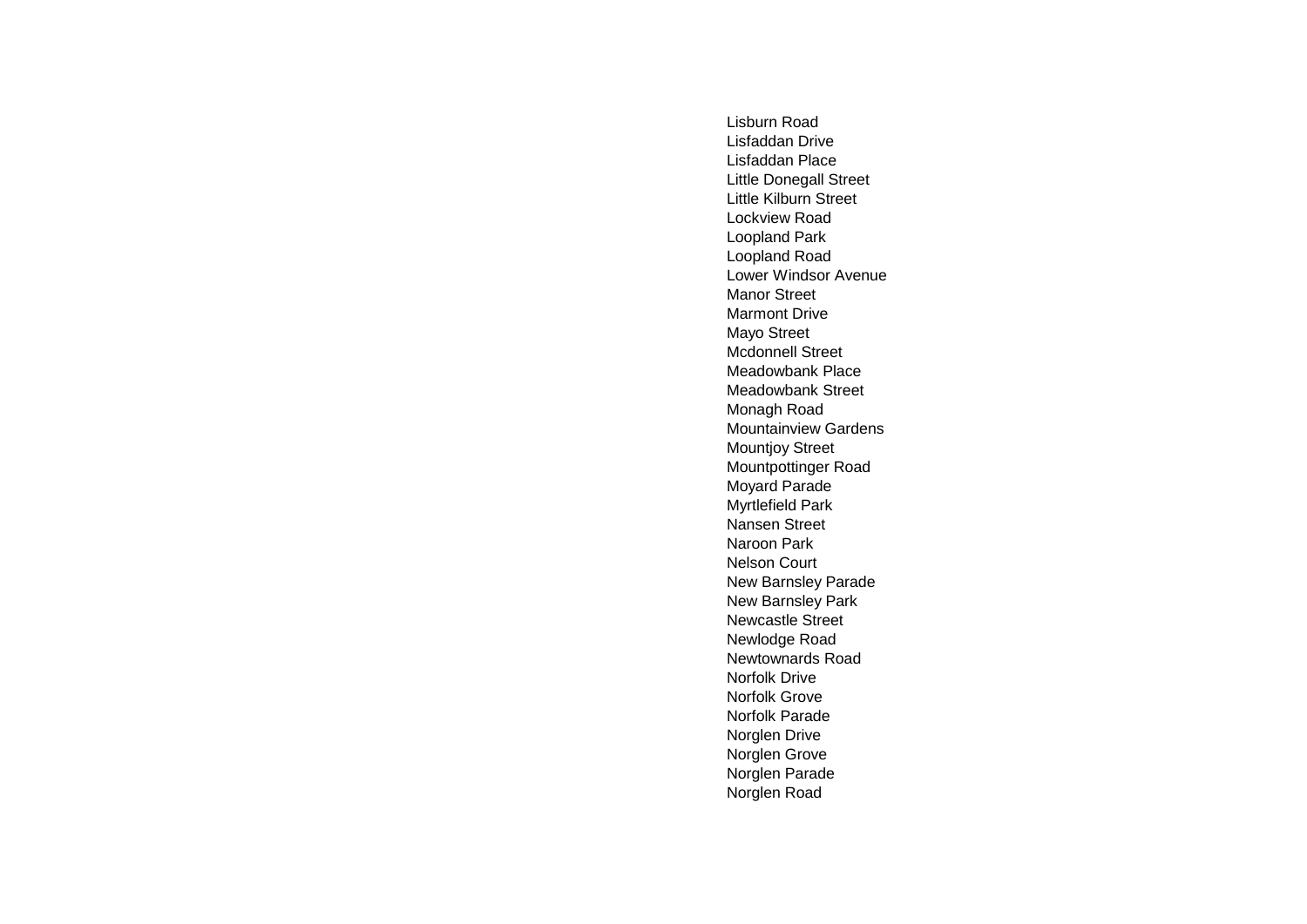North Howard Street North King Street North Link Northbrook Street Northumberland Street Odessa Street Old Mill Way Old Westland Road Oldpark Road Orangefield Lane Orby Gardens Orby Road Orchard Street Orchardville Gardens Ormeau Embankment Ormeau Road Peters Hill Piney Hills Pommern Parade Ponsonby Avenue Priory Park Quadrant Place Queens Quay Queens Road Ramoan Drive Ravenhill Gardens Ravenhill Reach Ravenhill Road Riverdale Park East Rockview Street Rodney Drive Rosapenna Square Rosevale Street Ross Mill Avenue Ross Rise Ross Road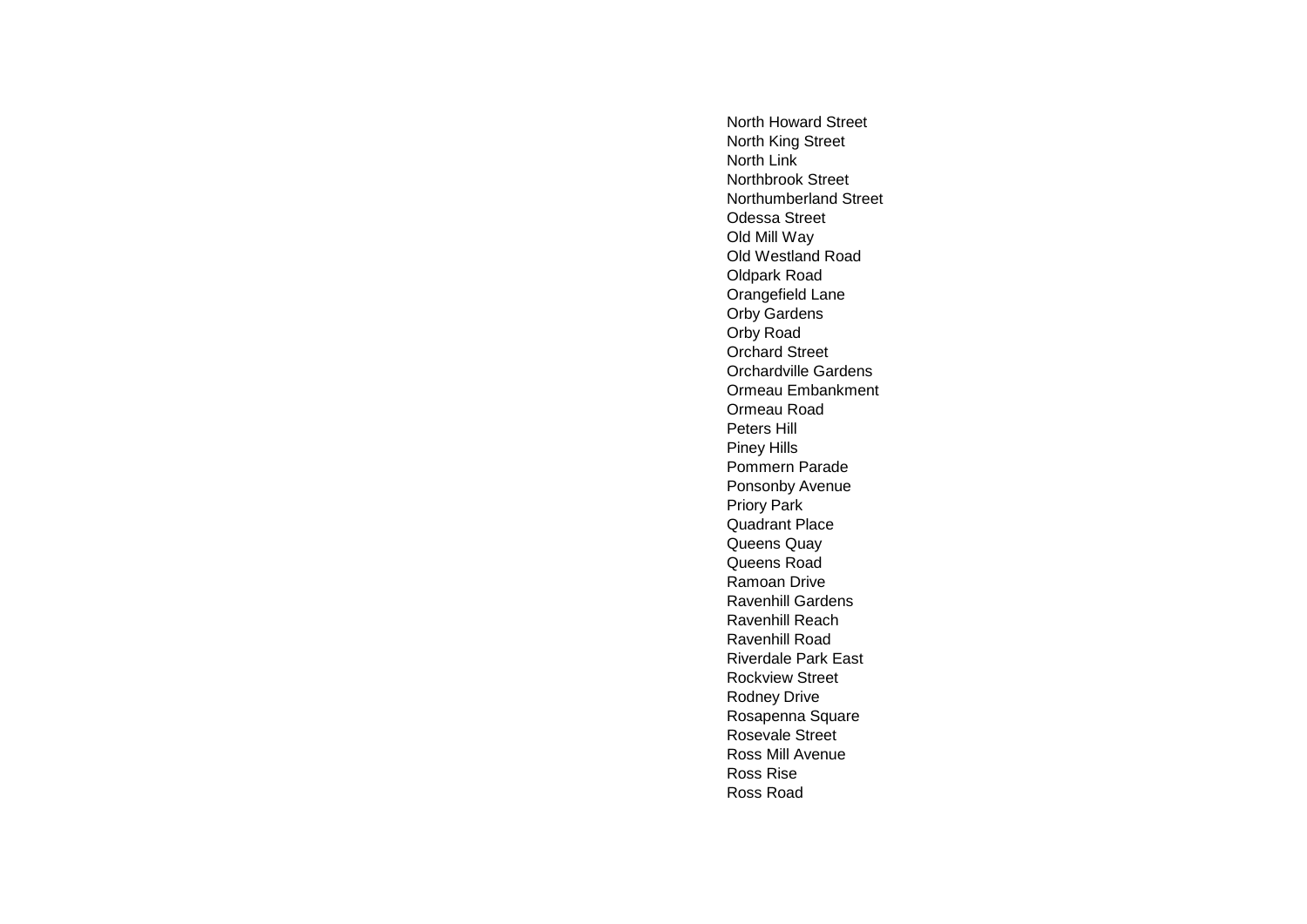Roumania Rise Royal Avenue Rugby Road Rutherglen Street Salisbury Avenue Sandown Drive Sawel Hill Servia Street Shandarragh Park Shankill Road Sharman Road Shaws Road Sheridan Street Shipbuoy Street Sicily Park Skegoneill Avenue Sliabh Dubh Lane Slieveban Drive Somerdale Park Sorella Street Soudan Street South Green South Parade Spamount Street Springfield Drive Springfield Meadows Springfield Road St James Road St Jamess Gardens St Judes Crescent St Judes Parade St Katharines Road St Marys Gardens St Meryl Park Stanhope Street Stanley Court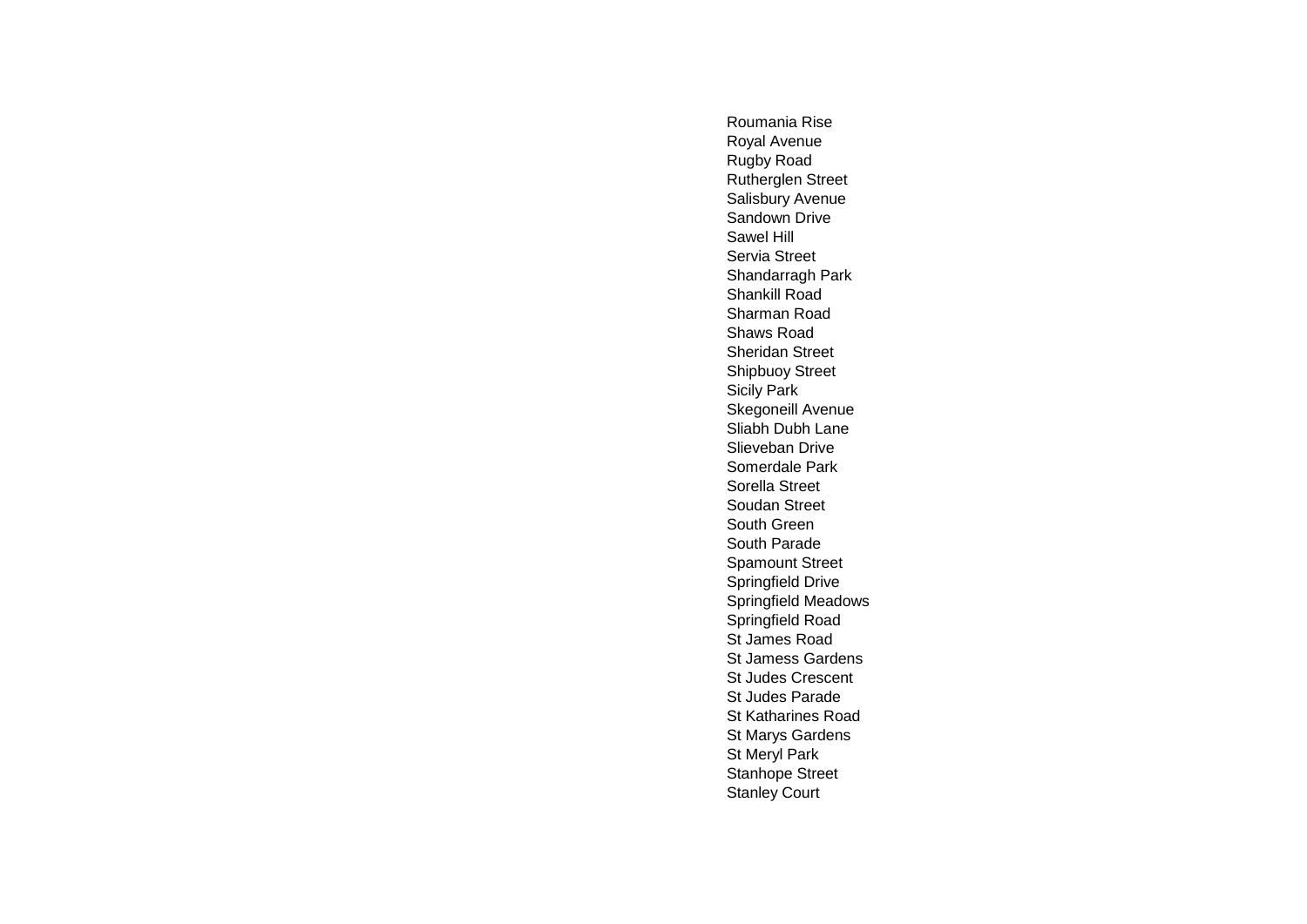Stewart Street Stewartstown Road Strandview Street Stranmillis Gardens Stranmillis Reach Strathroy Park Suffolk Parade Suffolk Road Sunningdale Park Sunnyside Street Surrey Street Sussex Place Sydenham Avenue Sydenham Road Sydney Street West The Mount Thorndale Avenue Townsend Street **Trenchard** Twaddell Avenue Tyndale Gardens Ulsterville Avenue Ulsterville Place University Avenue University Street Upper Arthur Street Upper Hightown Road Upper Lisburn Road Upper Malone Road Upper Newtownards Road Valleyside Close Wallasey Park Walmer Street Wandsworth Crescent Wandsworth Road Wansbeck Street